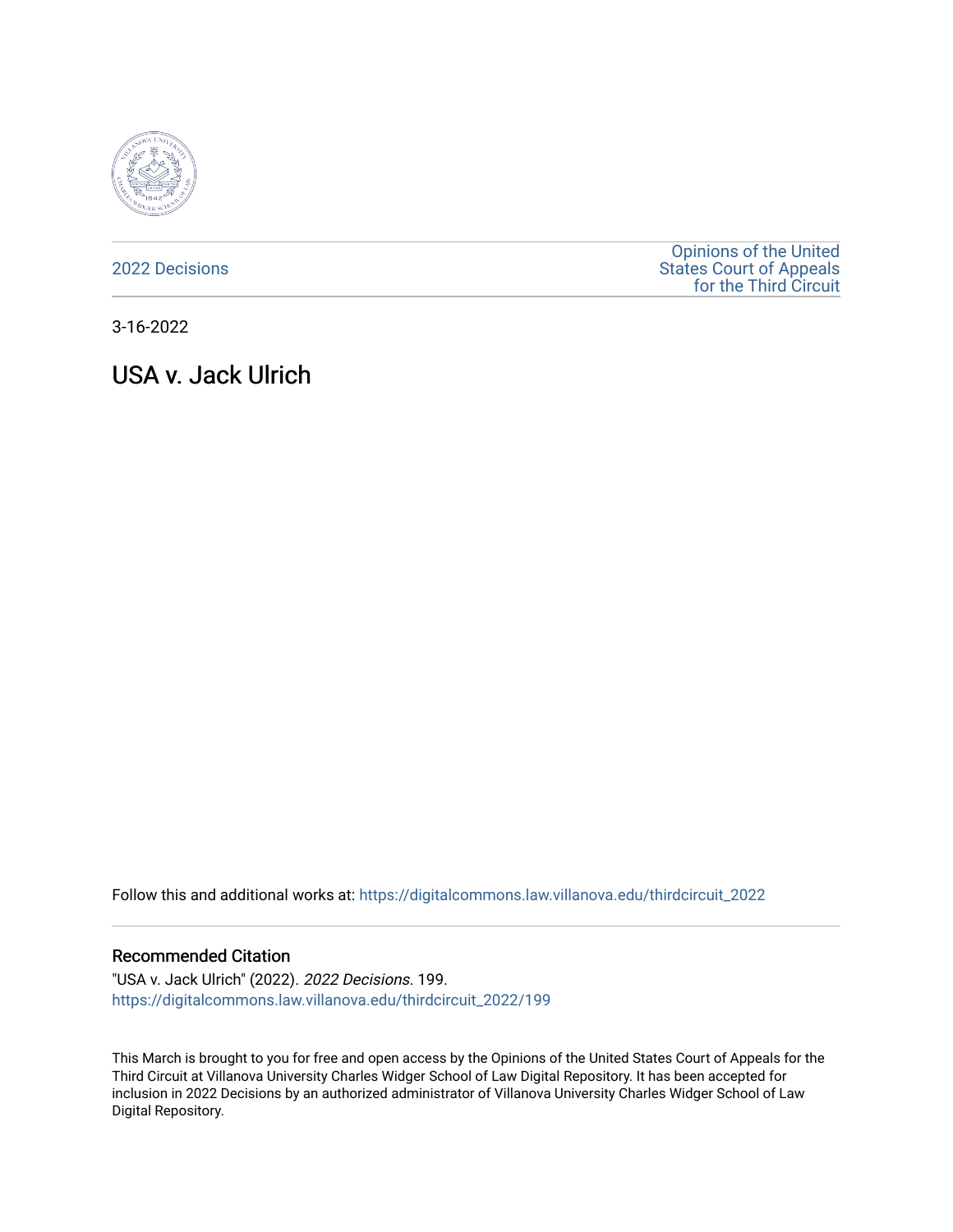## **NOT PRECEDENTIAL**

# UNITED STATES COURT OF APPEALS FOR THE THIRD CIRCUIT

\_\_\_\_\_\_\_\_\_\_

No. 21-1647 \_\_\_\_\_\_\_\_\_\_

### UNITED STATES OF AMERICA

v.

JACK ULRICH,

\_\_\_\_\_\_\_\_\_\_

Appellant

On Appeal from the United States District Court for the Western District of Pennsylvania (District Court No. 2:19-cr-00202-001) Honorable Marilyn J. Horan, U.S. District Judge

\_\_\_\_\_\_\_\_\_\_

Submitted Under Third Circuit L.A.R. 34.1(a) on March 15, 2022

Before: JORDAN, KRAUSE, and PORTER, *Circuit Judges*

(Filed: March 16, 2022)

**OPINION**\* \_\_\_\_\_\_\_\_\_\_

\_\_\_\_\_\_\_\_\_\_

<sup>\*</sup>This disposition is not an opinion of the full Court and pursuant to I.O.P. 5.7 does not constitute binding precedent.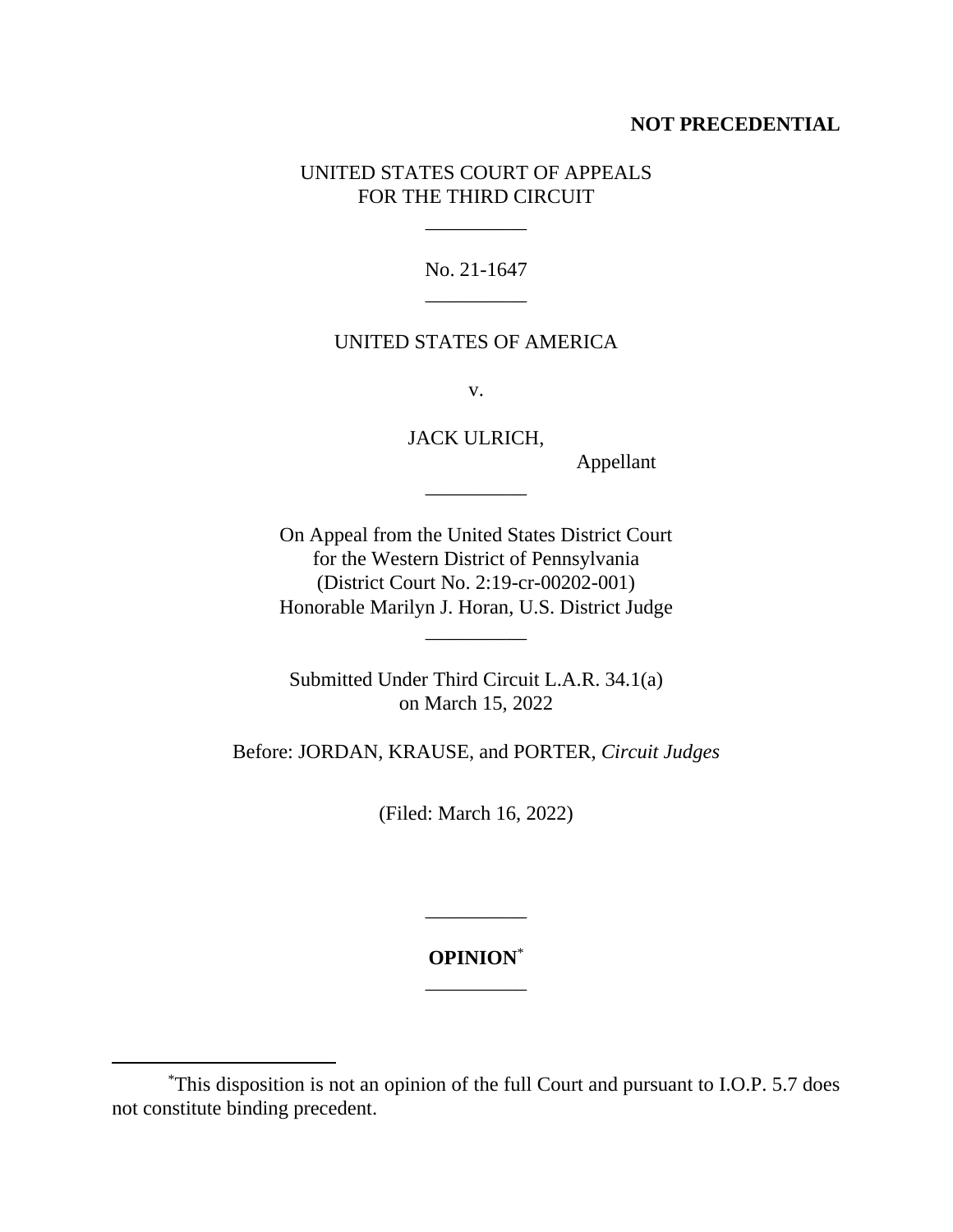#### KRAUSE, *Circuit Judge*.

Having pleaded guilty to possession of material depicting the sexual exploitation of a minor, Jack Ulrich now appeals his sentence, claiming that his prior conviction did not qualify him as a prior offender for purposes of triggering the ten-year mandatory minimum prison sentence required under 18 U.S.C. § 2252(b)(2). We discern no error and will affirm.

### **I. DISCUSSION**<sup>1</sup>

A defendant who is found guilty of possessing child pornography under 18 U.S.C. § 2252(a)(4)(B) is subject to an enhanced mandatory minimum penalty of ten years' imprisonment if he has previously been convicted "under the laws of any State relating to . . . the production, possession, receipt, mailing, sale, distribution, shipment, or transportation of child pornography." 18 U.S.C. § 2252(b)(2). To determine whether a prior state conviction qualifies under this sentencing enhancement, we apply the categorical approach, *see United States v. Portanova*, 961 F.3d 252, 255 (3d Cir. 2020), which requires that we "focus<sup>[]</sup> [our] attention on the statutory definition of [the] prior conviction" to see if it resembles the state laws described in the provision, *United States v. Galo*, 239 F.3d 572, 582 (3d Cir. 2001). We "look only to the fact of conviction and the statutory definition of the prior offense," not "the conduct giving rise to the

<sup>&</sup>lt;sup>1</sup> The District Court had jurisdiction under 18 U.S.C. § 3231. We have jurisdiction under 28 U.S.C. § 1291 and 18 U.S.C. § 3742(a). We exercise plenary review of the District Court's statutory interpretation. *United States v. Portanova*, 961 F.3d 252, 254 n.7 (3d Cir. 2020).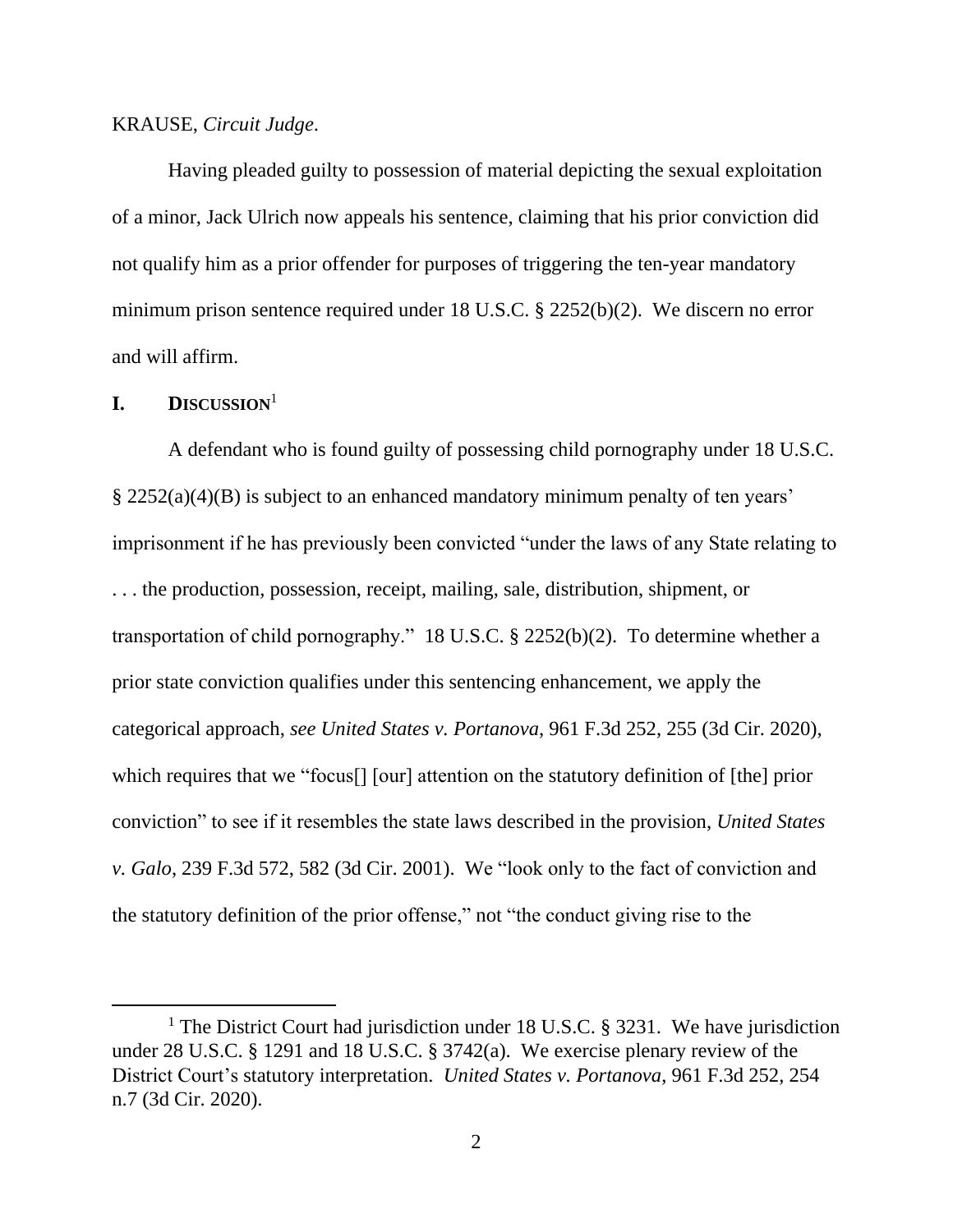[defendant's] conviction." *Id.* at 577 (citing *Taylor v. United States*, 495 U.S. 575, 600– 02 (1990)).

The categorical approach may be "formal" or "loose[]" depending on the sentencing enhancement at issue. *Portanova*, 961 F.3d at 255–56. Under the formal approach, "we line up the elements of the state crime of conviction with the federal generic offense, that is, 'the offense as commonly understood,' and determine if they match." *Id.* (citing *Mathis v. United States*, 136 S. Ct. 2243, 2247, 2249 (2016)). But under the looser approach, we do "not require a precise match between the federal generic offense and state offense elements" but read the state offense "as commonly understood[,] informed by its constituent terms, but not strictly cabined by them." *Id.* at 255–57.

Here, Ulrich pleaded guilty to possession of child pornography in violation of 18 U.S.C. §§ 2252(a)(4)(B) and 2252(b)(2), having previously been convicted of possession of child pornography under 18 Pa. C.S.A. § 6312(d). At sentencing, the District Court applied the looser categorical approach to determine whether Ulrich's prior conviction qualified him for the mandatory minimum sentence under § 2252(b)(2). In doing so, the Court followed *Portanova*, where we concluded, on the basis of the looser categorical approach, that a conviction for possession of child pornography under the same Pennsylvania statute triggered an enhanced mandatory minimum sentence under § 2252(b)(1), which, like § 2252(b)(2), covers prior state convictions "relating to ... the production, possession, receipt, mailing, sale, distribution, shipment, or transportation of child pornography." *Portanova*, 961 F.3d at 254 (quoting 18 U.S.C. § 2252(b)(1)).

3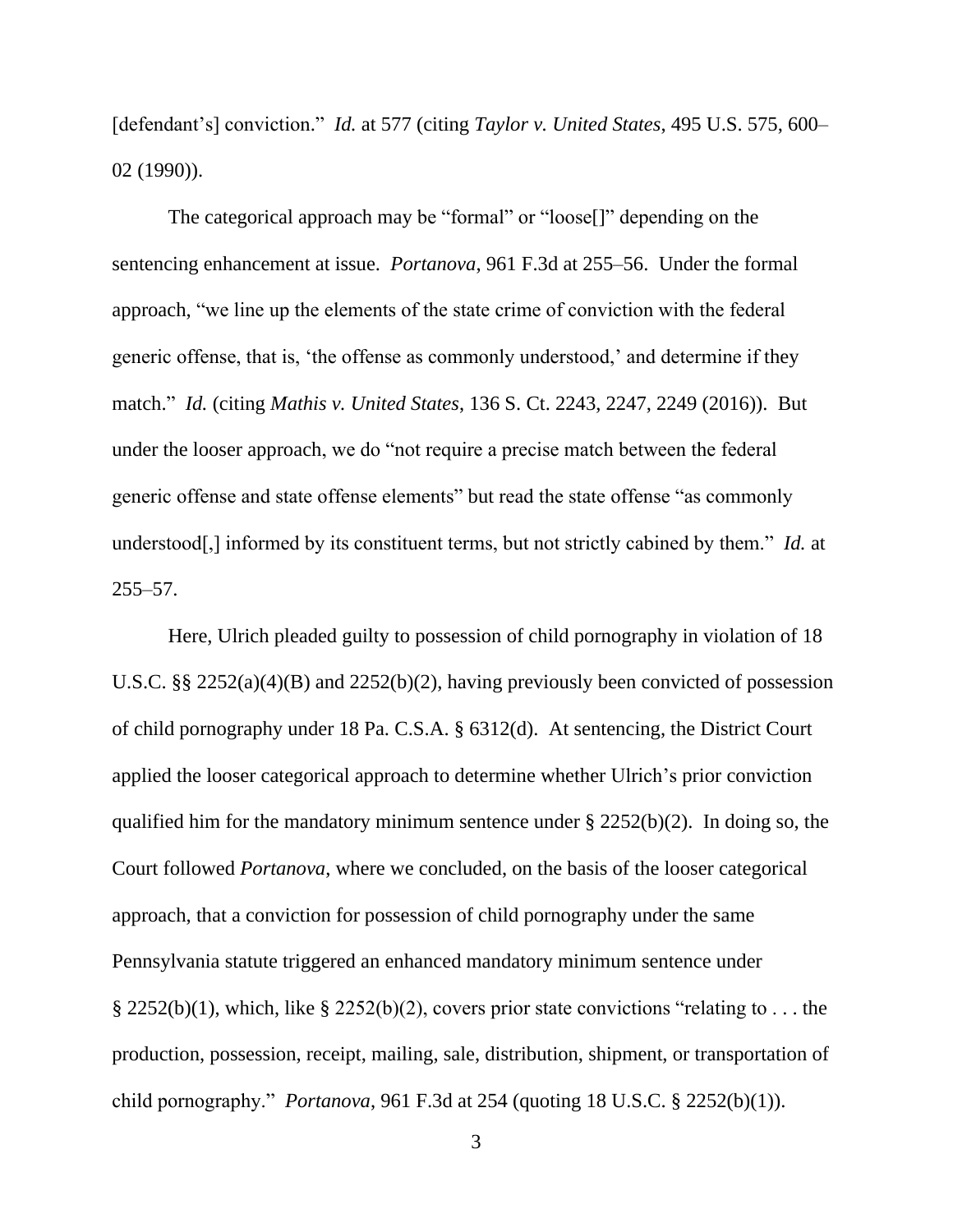Reading the term "relating to" broadly, we held that a conviction under 18 Pa. C.S.A. § 6312(d) triggers the "§ 2252(b) mandatory minimum," as it "stands in some relation and pertains to 'the . . . possession . . . of child pornography.'" *Id.* at 262. The District Court applied this binding precedent to hold that Ulrich's prior conviction under the identical Pennsylvania statute stood "in relation to . . . the . . . possession . . . of child pornography," subjecting him to  $\S$  2252(b)(2)'s "enhanced mandatory minimum penalty." Appx. 164.

Ulrich challenges this judgment on two bases, neither of which is persuasive. First, Ulrich contends that the District Court should have applied the formal categorical approach in determining whether his prior Pennsylvania conviction triggered the mandatory minimum sentence under § 2252(b)(2). He acknowledges that *Portanova* is facially controlling but claims it is a nullity under I.O.P 9.1 because it conflicts with our prior precedential opinion in *Galo*, where we applied the categorical approach to conclude that three Pennsylvania statutes did not qualify as "laws . . . relating to the sexual exploitation of children" for purposes of a sentencing enhancement because they covered a wide variety of non-sexual conduct. *Galo*, 239 F.3d at 582–84.

But *Portanova* is consistent with *Galo* and remains binding precedent. Indeed, we rooted our decision to apply the categorical approach in *Portanova* on *Galo*'s application of that approach to an "analogous [sentencing] enhancement under 18 U.S.C. § 2251(d)" that similarly employed the term, "relating to." *Portanova*, 961 F.3d at 255 n.10 (citing *Galo*, 239 F.3d at 576). Moreover, in applying a looser categorical approach, we drew on *Galo*'s reasoning that the analogous enhancement did "not require a sentencing court to

4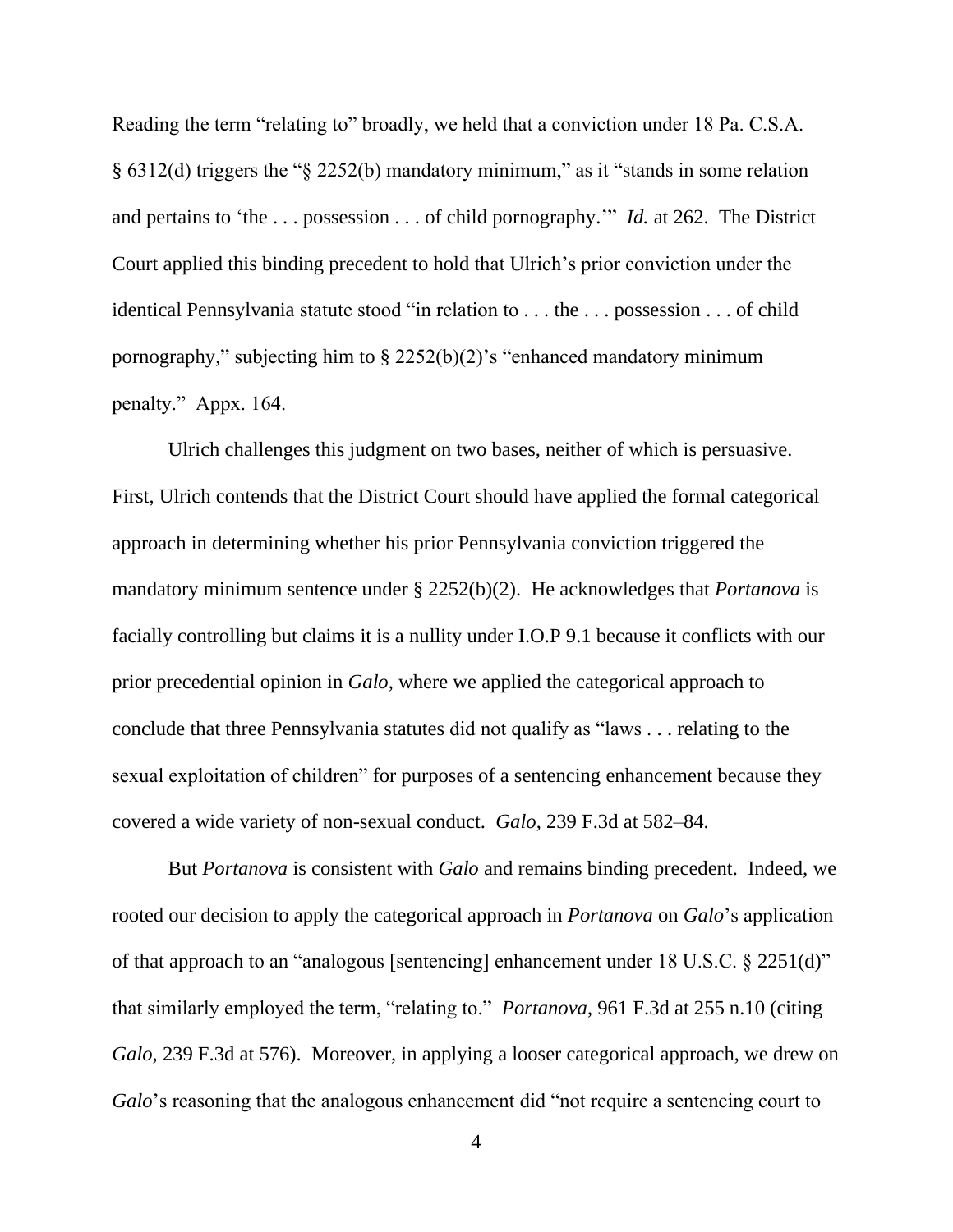determine if the prior conviction satisfie[d] the generic elements of a crime," as typically required by the formal approach. *Id.* at 256 (quoting *Galo*, 239 F.3d at 581). *Portanova*  is simply a logical extension of our holding in *Galo*, and it applies on all fours to the present dispute.

Next, Ulrich argues that the District Court's application of § 2252(b)(2) violated his constitutional rights, namely, his Fifth Amendment right to due process and his Sixth Amendment right to trial by jury. 2 In his Fifth Amendment claim, Ulrich contends that § 2252(b)(2) is void-for-vagueness in that it conditions a sentencing enhancement on a defendant's prior conviction "relating to . . . the . . . possession . . . of child pornography." But again, this argument was considered and rejected in *Portanova*, where we held that identical language in "§ 2252(b)(1)'s sentencing enhancement provision is not unconstitutionally vague," as "there is no question that a person of ordinary intelligence would have fair warning that a conviction pursuant to 18 U.S.C. § 2252 could expose him to greater penalties if such a person has a prior state conviction 'relating to . . . the . . . possession . . . of child pornography.'" *Portanova*, 961 F.3d at 263.

<sup>&</sup>lt;sup>2</sup> The Government claims that Ulrich's failure to raise these precise constitutional arguments during his sentencing hearing resulted in waiver under *United States v. Flores-Mejia*, where we held that a party challenging a procedural error at sentencing "must" object to the procedural error complained of after sentence is imposed in order to avoid plain error review on appeal." 759 F.3d 253, 255 (3d Cir. 2014) (en banc). But Ulrich thoroughly briefed these issues in his reply to the Government's sentencing memorandum, and he specifically referenced the arguments raised in his "sentencing memorandum and [] reply" when he objected to the District Court's tentative findings at sentencing. Appx. 173. Preservation is therefore satisfied.